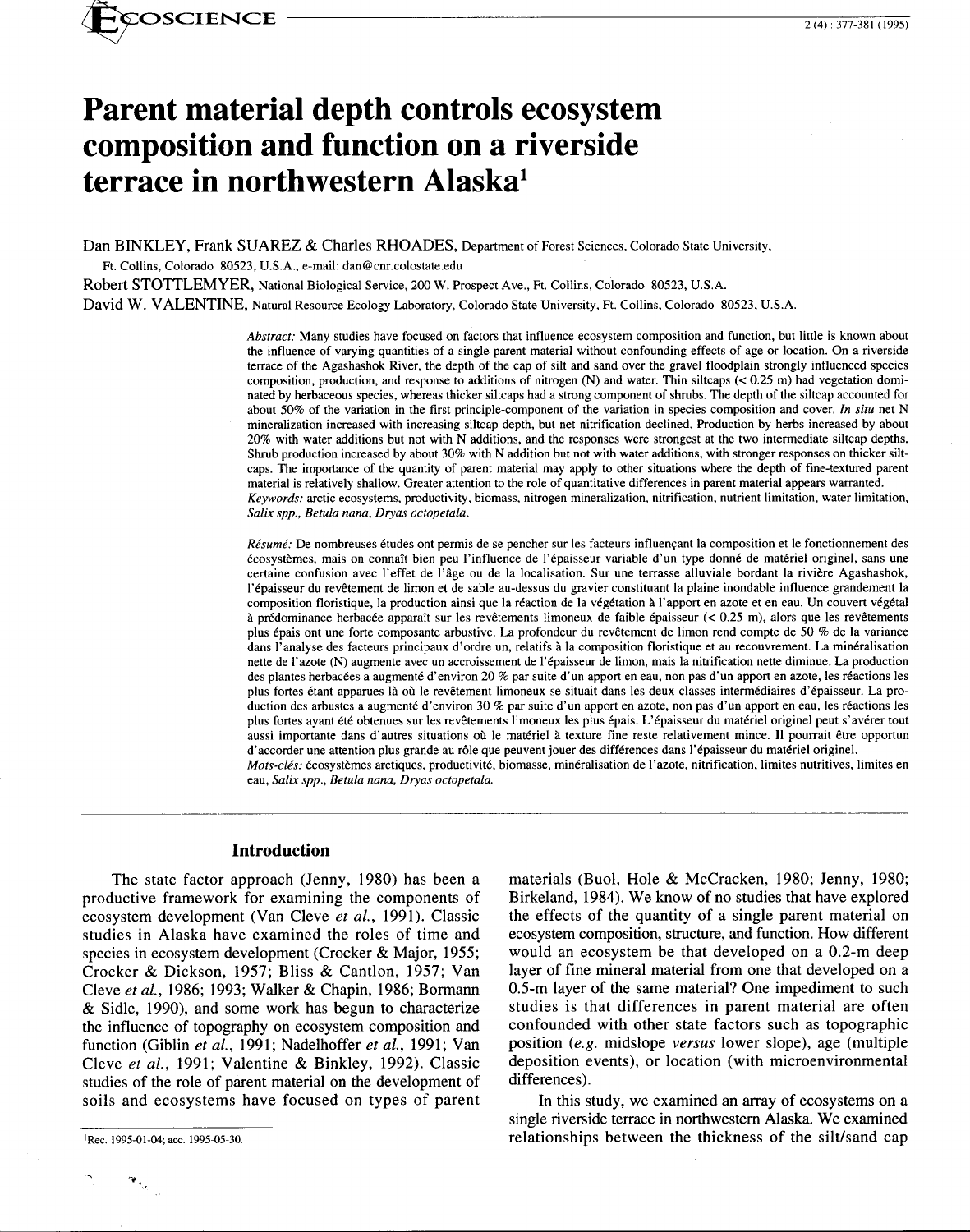(atop gravel deposits) and species composition, vegetation structure, soil N mineralization, and water and nitrogen limitations on growth.

## **Site description and methods**

The study site was located beside the Agashashok River (67 $\degree$  28' N, 162 $\degree$  14' w), a tributary of the Noatak River, about 80 km north of Kotzebue, Alaska, at the western end of the Baird Mountains of the Brooks Range (Binkley *et al.,* 1994). No long-term weather records are available for this site, but precipitation probably averages about 500 mm/year with a mean annual temperature of about -7°C (based on records for Kobuk, about 200 km to the southeast; Patric & Black, 1968). For the growing season of 1992, mean monthly air temperatures (shaded box at 1.5 m height) at our Agashashok site were 14°C (June), 12°C (July), 8°C (August) and 2°C (September). In July, incident solar radiation averaged about  $12.5$  MJ m<sup>-2</sup> day<sup>-1</sup>.

Large gravel beds form the base of the floodplain, and some terraces are capped with a layer of silt and sand of varying depth. The slope of the gravel beds is relatively steep in response to high water velocities. The silt and sand caps, deposited during flood events, are more level. The riverwater is extremely clear at low flows, but turbid during stormflows. We established our plots on a 500-m span of a gravel terrace capped with a single silt/sand layer that varied in depth from  $< 0.01$  m at the upstream end to  $> 0.6$ m at the downstream end. The width of the terrace ranged from about 20 m at the upstream end, to  $> 100$  m at the downstream end. The terrace is about 2.5 m above the current river channel at the upstream end, and 1.5 m above the current channel at the downstream end. This difference in height above the river results from the slope of the river in the cobblestones of the valley bottom; the surface of the terrace is level, as expected for a flood deposit of fine textured material. The vegetation at the upstream, thinsiltcap end of the terrace is dominated by *Dryas octopetala*  and other herbs. With increasing siltcap depth, the vegetation shifts to greater dominance by shrubs of *Salix* (primarily S. *alaxensis,* S. *hastata,* and S. *lanata), Betula nana,* and Potentilla fruticosa (nomenclature after Hultén, 1968). Erosion along the current river channel provided excellent views of the gradation of siltcap thickness and the distributions of roots; no roots were observed penetrating into the gravel beneath the siltcaps. Scattered saplings and trees of white spruce *(Picea glauca)* are found throughout the terrace, on both thin and thick siltcap portions. The texture of the siltcap is primarily very-fine sandy loam, ranging from 45 to 55% sand, 40 to 50% silt, and about 5% clay (by the hydrometer method 15-5, Gee & Bauder, 1986), with no trend along the terrace or with siltcap depth. No soil horizon development is apparent, and we found no evidence of buried soil horizons. We could not establish the age of the siltcap deposit, but isolated white spruce on the terrace are up to 200 years old, providing a minimum age.

In the summer of 1991, two series of plots were established along the terrace. The first series described the vegetation in relation to siltcap depth, and the second series manipulated the supplies of nitrogen (N) and water. The descriptive series consisted of twenty-two 2 m  $\times$  2 m plots, every 20 m along a 440-m transect (parallel to the river, about 5 to 10 m from the current channel). These plots spanned a range of siltcap depths from 0.08 to 0.68 m. At each plot, the depth of the siltcap was measured (with a soil auger in the center of each plot), and species composition and cover (visual estimates in quadrat frames) were recorded. In the summer of 1993, soil cores (100 mm diameter, 100 mm deep) were incubated in thin plastic bags to determine net soil N mineralization and nitrification (Binkley & Hart, 1989). Two cores were collected from each of the 22 plots and extracted on June 28, and two additional cores were placed in plastic bags and replaced in the soil to incubate until August 8. At each time, the two cores/plot were composited and a 10-g (fresh weight) subsample was extracted with 100 mL of 2 M KCl and filtered within 2 hours of collection. The extracts were returned to Colorado and stored frozen for 4 months until analysis of ammonium-N and nitrate-N on a Lachat Automated Flow system. All values are reported on an oven-dry soil basis. The net difference in nitrate concentrations between the initial and post-incubation samples is net nitrification, and the net difference between initial and post-incubation ammonium + nitrate concentrations is net mineralization. These net values probably do not represent the real rates of N supply to plants, but they may serve as an index (Binkley & Hart 1989).

The second, manipulated series of plots consisted of 4 arrays placed along the original transect, with siltcap depths of 0.08, 0.16, 0.39, and 0.34 m. The coefficient of variation in depth within each array was about 15%, based on 6 points/array. Each of the four arrays contained sixteen 2 m  $\times$  2 m plots (64 plots total), with a 1-m buffer strip separating the plots. Four treatments were replicated 4 times in a completely randomized arrangement: control;  $+N(15 g-N/m^2)$ as ammonium nitrate on July 20, 1991), +water (each plot irrigated with 40 L  $[= 10$  mm of riverwater on July 21 and August 5, 1991, and July 22 and 28, 1992), and +N+water. The species composition and percent cover were recorded for each plot. To determine the treatment effect on the production of herbs, all herbs were clipped from each plot late in the growing season before senescence (August 6, 1991), and then late in the next growing season (August 5 to 15, 1992). Shrub production was assessed by painting a small dot 10 mm below the terminal bud on a subset of twigs on each species in each plot in August of 1991. In August of 1992, the twigs were clipped 10 mm above the dots and weighed. Multiplication by the number of twigs per species and plot provided an index of shrub production (radial increments in stem biomass were not included). Nitrogen use was calculated as the N concentration (Kjehldahl digest in  $H_2O_2$  and  $H_2SO_4$ , colorimetry using a Lachat Continuous Flow Analyzer) times production. Some of this N would have come from storage pools within the plants, and some from current-year uptake from the soil.

Vegetation composition was analyzed in the descriptive series of plots by principal components analysis (PCA), with the percent cover of each of 22 plant species (or groups) in the 22 plots (in SYSTAT 5.0, FACTOR routine, Wilinson, 1991). We lumped *Salix spp.*, and graminoids, because of incomplete species identification. The PCA scores for the first axis were then used as a dependent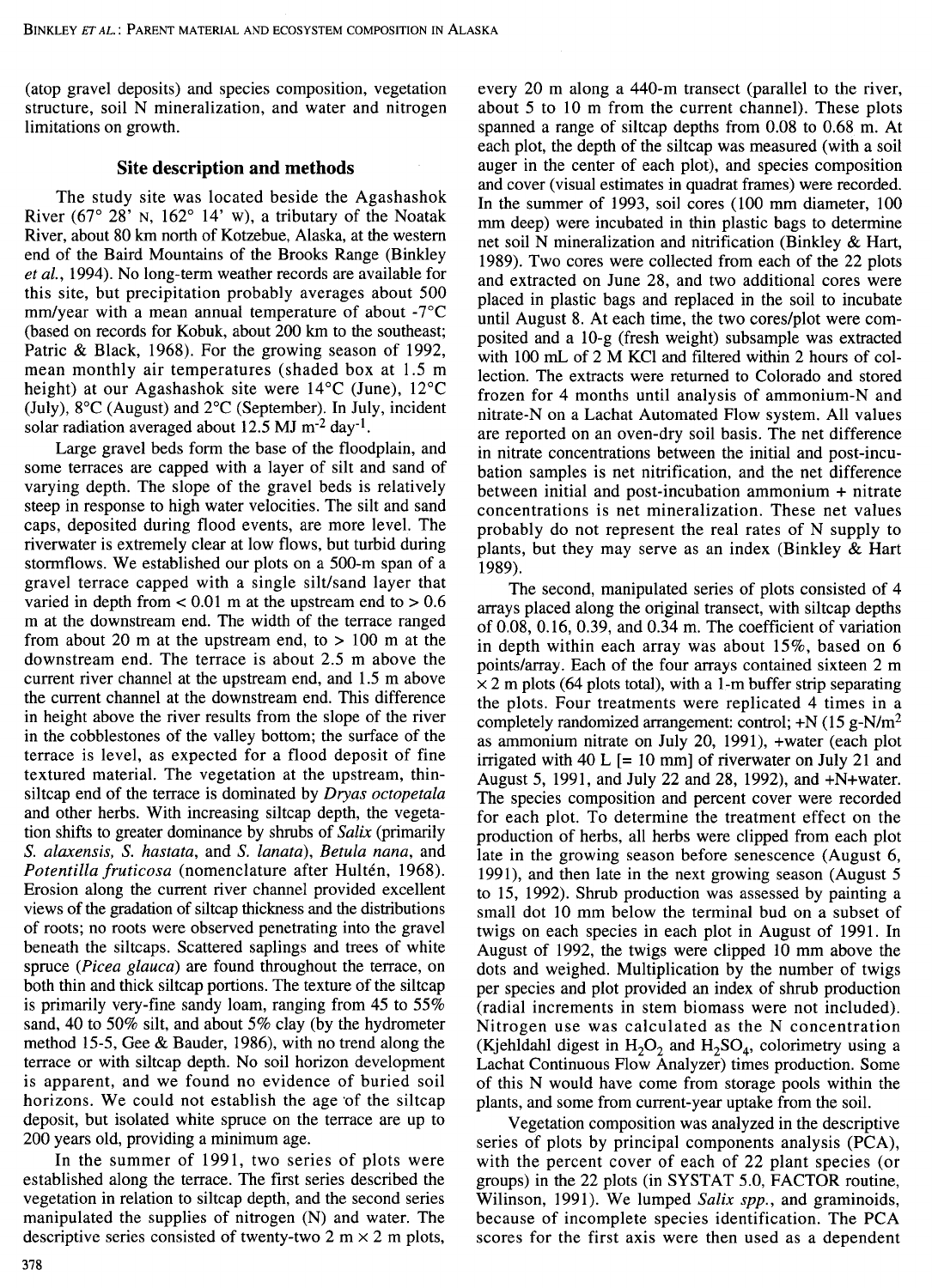variable in a regression with siltcap depth as the independent variable. Similarly, the net mineralization rates were regressed against siltcap depth.

The experimental array series was analyzed using production and N use of herbaceous and shrubby vegetation as dependent variables, and treatments (control, +N, +water, +N+water) as class variables in an ANOVA (SYS-TAT 5.0, MGLH, Wilkinson, 1991).

# **Results and discussion**

Species composition changed dramatically along the transect (Table I). The first PCA axis accounted for 38% of the total variation in species composition and cover among the 22 plots, and the siltcap depth accounted for  $51\%$  (p < 0.0001, Figure I) of the variation in the first PCA axis. In general, siltcaps  $< 0.25$  m thick had similar plant communities (similar PCA scores), whereas siltcaps  $> 0.25$  m had a wider range of species composition (at a scale of  $4 \text{ m}^2$ ). Net nitrogen mineralization also increased with depth of the siltcap (Figure 2;  $r^2 = 0.26$ ,  $p < 0.02$ ), but net nitrification surprisingly declined substantially with siltcap depth ( $r^2$  = 0.45,  $p < 0.001$ ). This pattern could result from declines in gross nitrification rates along the siltcap sequence, resulting from greater competition between nitrifiers and heterotrophic microbes and plants. Alternatively, lower net nitrification could result from higher microbial immobilization of nitrate in deeper soils where C availability may be higher (Hart *et*  al., 1994). In an earlier study near the shallow siltcap arrays, Binkley *et al.* (1994) found that microbial immobilization of both ammonium and nitrate was more sensitive to temperature and moisture regimes than were the gross rates of mineralization or nitrification.



TABLE I. Species cover (%) for 2 m  $\times$  2 m plots (species nomenclature from Hultén, 1968)

FIGURE I. First-axis PCA score as a function of the thickness of the siltcap. Numerals represent plots at 20-m intervals starting on the downstream, thick-siltcap end of the transect. Siltcap depth account for 51% of the variation in the log<sub>e</sub> of the PCA score.

The depth of siltcap in the manipulated arrays also influenced species composition and biomass production of both herbs and shrubs ( $p < 0.001$ ; Table II). Irrigation significantly  $(p = 0.007)$  increased herbaceous biomass, but N fertilization did not  $(p = 0.13$ ; Figure 3). Conversely, N fertilization substantially increased shrub production *(p* = 0.06), but water did not ( $p = 0.51$ ). The combination of these opposite patterns produced significant responses in

| Species / Plot           |     | $\mathbf{\hat{c}}$ | $\mathbf{r}$ | 4    |             |                                                                        |                                                                                                                   |                                                                                                                                                                                                                                                                                                                     |                                                                   |                                                                                                                                                                             | $\equiv$ |                                                     |                             | $\vec{a}$               | اً =                   | $\overline{17}$ |                            | <u>ଅ</u> | $\frac{1}{2}$ |                                                                                                                                                                                                                                                                                                                       |
|--------------------------|-----|--------------------|--------------|------|-------------|------------------------------------------------------------------------|-------------------------------------------------------------------------------------------------------------------|---------------------------------------------------------------------------------------------------------------------------------------------------------------------------------------------------------------------------------------------------------------------------------------------------------------------|-------------------------------------------------------------------|-----------------------------------------------------------------------------------------------------------------------------------------------------------------------------|----------|-----------------------------------------------------|-----------------------------|-------------------------|------------------------|-----------------|----------------------------|----------|---------------|-----------------------------------------------------------------------------------------------------------------------------------------------------------------------------------------------------------------------------------------------------------------------------------------------------------------------|
| Silt/sand depth (m)      | 890 | 0.32               | 33           | 0.35 | $\tilde{z}$ | $\sigma$   $\frac{2}{3}$ $\sigma$ $\frac{2}{3}$ $\sigma$ $\frac{2}{3}$ | $L$   $\vec{a}$ ' $\vec{a}$ 5 0 $\omega$ $\Omega$ 0 0 0 0 0 $\omega$ $\vec{a}$ 6 0 $\Omega$ 0 $\Omega$ 0 $\Omega$ | $\frac{1}{2}$ $\frac{1}{4}$ $\frac{1}{4}$ $\frac{1}{4}$ $\frac{1}{8}$ $\frac{1}{4}$ $\frac{1}{4}$ $\frac{1}{4}$ $\frac{1}{4}$ $\frac{1}{4}$ $\frac{1}{4}$ $\frac{1}{4}$ $\frac{1}{4}$ $\frac{1}{4}$ $\frac{1}{4}$ $\frac{1}{4}$ $\frac{1}{4}$ $\frac{1}{4}$ $\frac{1}{4}$ $\frac{1}{4}$ $\frac{1}{4}$ $\frac{1}{4}$ | $\sigma$   g n g n g o o $-$ g $\sim$ g o g o $-$ g o g o o g o o | $=$ $\frac{1}{2}$ $\frac{1}{2}$ $\frac{1}{2}$ $\frac{1}{2}$ $\frac{1}{2}$ $\frac{1}{2}$ $\frac{1}{2}$ $\frac{1}{2}$ $\frac{1}{2}$ $\frac{1}{2}$ $\frac{1}{2}$ $\frac{1}{2}$ |          | d   g g o o g ∞ r o g o - o - o o g o o o o o o o o | aldw30 xwx0-0-2-00000000000 |                         |                        |                 | alguosasa-nonogo-300000000 |          |               | $\frac{25}{11}$ $\frac{1}{2}$ $\frac{1}{2}$ $\frac{1}{2}$ $\frac{1}{2}$ $\frac{1}{2}$ $\frac{1}{2}$ $\frac{1}{2}$ $\frac{1}{2}$ $\frac{1}{2}$ $\frac{1}{2}$ $\frac{1}{2}$ $\frac{1}{2}$ $\frac{1}{2}$ $\frac{1}{2}$ $\frac{1}{2}$ $\frac{1}{2}$ $\frac{1}{2}$ $\frac{1}{2}$ $\frac{1}{2}$ $\frac{1}{2}$ $\frac{1}{2}$ |
| Salix spp.               |     |                    |              |      |             |                                                                        |                                                                                                                   |                                                                                                                                                                                                                                                                                                                     |                                                                   |                                                                                                                                                                             |          |                                                     |                             | 303334-0806330530500000 | 8-00200200-080000-000- |                 |                            |          |               |                                                                                                                                                                                                                                                                                                                       |
| Picea glauca             |     |                    |              |      |             |                                                                        |                                                                                                                   |                                                                                                                                                                                                                                                                                                                     |                                                                   |                                                                                                                                                                             |          |                                                     |                             |                         |                        |                 |                            |          |               |                                                                                                                                                                                                                                                                                                                       |
| Potentilla fruticosa     |     |                    |              |      |             |                                                                        |                                                                                                                   |                                                                                                                                                                                                                                                                                                                     |                                                                   |                                                                                                                                                                             |          |                                                     |                             |                         |                        |                 |                            |          |               |                                                                                                                                                                                                                                                                                                                       |
| Dryas octopetala         |     |                    |              |      |             |                                                                        |                                                                                                                   |                                                                                                                                                                                                                                                                                                                     |                                                                   |                                                                                                                                                                             |          |                                                     |                             |                         |                        |                 |                            |          |               |                                                                                                                                                                                                                                                                                                                       |
| Graminoid                |     |                    |              |      |             |                                                                        |                                                                                                                   |                                                                                                                                                                                                                                                                                                                     |                                                                   |                                                                                                                                                                             |          |                                                     |                             |                         |                        |                 |                            |          |               |                                                                                                                                                                                                                                                                                                                       |
| Oxytropis campestris     |     |                    |              |      |             | $\frac{1}{2}$                                                          |                                                                                                                   |                                                                                                                                                                                                                                                                                                                     |                                                                   |                                                                                                                                                                             |          |                                                     |                             |                         |                        |                 |                            |          |               |                                                                                                                                                                                                                                                                                                                       |
| Shepherdia canadensis    |     |                    |              |      |             |                                                                        |                                                                                                                   |                                                                                                                                                                                                                                                                                                                     |                                                                   |                                                                                                                                                                             |          |                                                     |                             |                         |                        |                 |                            |          |               |                                                                                                                                                                                                                                                                                                                       |
| Arctostaphylos rubra     |     | $\mathbb{S}^1$     |              |      |             |                                                                        |                                                                                                                   |                                                                                                                                                                                                                                                                                                                     |                                                                   |                                                                                                                                                                             |          |                                                     |                             |                         |                        |                 |                            |          |               |                                                                                                                                                                                                                                                                                                                       |
| Betula nana              |     | ۰                  |              |      |             |                                                                        |                                                                                                                   |                                                                                                                                                                                                                                                                                                                     |                                                                   |                                                                                                                                                                             |          |                                                     |                             |                         |                        |                 |                            |          |               |                                                                                                                                                                                                                                                                                                                       |
| Senecio spp              | ွ   |                    |              |      |             |                                                                        |                                                                                                                   |                                                                                                                                                                                                                                                                                                                     |                                                                   |                                                                                                                                                                             |          |                                                     |                             |                         |                        |                 |                            |          |               |                                                                                                                                                                                                                                                                                                                       |
| Epilobium latifolium     |     |                    |              |      |             | nda da a a a a a                                                       |                                                                                                                   |                                                                                                                                                                                                                                                                                                                     |                                                                   |                                                                                                                                                                             |          |                                                     |                             |                         |                        |                 |                            |          |               |                                                                                                                                                                                                                                                                                                                       |
| Zygedenus elegans        | ္မ  | ္မ                 |              |      |             |                                                                        |                                                                                                                   |                                                                                                                                                                                                                                                                                                                     |                                                                   |                                                                                                                                                                             |          |                                                     |                             |                         |                        |                 |                            |          |               |                                                                                                                                                                                                                                                                                                                       |
| Sanguisorba officinalis  |     |                    | $\mathbf{S}$ |      |             |                                                                        |                                                                                                                   |                                                                                                                                                                                                                                                                                                                     |                                                                   |                                                                                                                                                                             |          |                                                     |                             |                         |                        |                 |                            |          |               |                                                                                                                                                                                                                                                                                                                       |
| Hedysarum alpinum        |     |                    |              |      |             |                                                                        |                                                                                                                   |                                                                                                                                                                                                                                                                                                                     |                                                                   | $-0 - 2000000$                                                                                                                                                              |          |                                                     |                             |                         |                        |                 |                            |          |               |                                                                                                                                                                                                                                                                                                                       |
| Anemone parviflora       |     | $\overline{0.5}$   |              |      |             |                                                                        | $-00000000$                                                                                                       |                                                                                                                                                                                                                                                                                                                     |                                                                   |                                                                                                                                                                             |          |                                                     |                             |                         |                        |                 |                            |          |               |                                                                                                                                                                                                                                                                                                                       |
| Vaccinium uliginosum     |     |                    |              |      |             |                                                                        |                                                                                                                   |                                                                                                                                                                                                                                                                                                                     |                                                                   |                                                                                                                                                                             |          |                                                     |                             |                         |                        |                 |                            |          |               |                                                                                                                                                                                                                                                                                                                       |
| Parnassia palustris      | ွ   |                    |              |      |             |                                                                        |                                                                                                                   |                                                                                                                                                                                                                                                                                                                     |                                                                   |                                                                                                                                                                             |          |                                                     |                             |                         |                        |                 |                            |          |               |                                                                                                                                                                                                                                                                                                                       |
| Cypripedium passerinum   |     |                    |              |      |             |                                                                        |                                                                                                                   |                                                                                                                                                                                                                                                                                                                     |                                                                   |                                                                                                                                                                             |          |                                                     |                             |                         |                        |                 |                            |          |               |                                                                                                                                                                                                                                                                                                                       |
| Platanthera obtusata     | ៑   |                    |              |      |             |                                                                        |                                                                                                                   |                                                                                                                                                                                                                                                                                                                     |                                                                   |                                                                                                                                                                             |          |                                                     |                             |                         |                        |                 |                            |          |               |                                                                                                                                                                                                                                                                                                                       |
| Tofieldia pusilla        | ွ   | $\mathbf{S}$       |              |      |             |                                                                        |                                                                                                                   |                                                                                                                                                                                                                                                                                                                     |                                                                   |                                                                                                                                                                             |          |                                                     |                             |                         |                        |                 |                            |          |               | $\overline{\phantom{0}}$                                                                                                                                                                                                                                                                                              |
| Pedicularis verticillata |     |                    |              |      |             |                                                                        |                                                                                                                   |                                                                                                                                                                                                                                                                                                                     |                                                                   |                                                                                                                                                                             |          |                                                     |                             |                         |                        |                 |                            |          |               |                                                                                                                                                                                                                                                                                                                       |
| Equisetum spp.           |     |                    |              |      |             |                                                                        |                                                                                                                   |                                                                                                                                                                                                                                                                                                                     |                                                                   |                                                                                                                                                                             |          |                                                     |                             |                         |                        |                 |                            |          |               |                                                                                                                                                                                                                                                                                                                       |
|                          |     |                    |              |      |             |                                                                        |                                                                                                                   |                                                                                                                                                                                                                                                                                                                     |                                                                   |                                                                                                                                                                             |          |                                                     |                             |                         |                        |                 |                            |          |               |                                                                                                                                                                                                                                                                                                                       |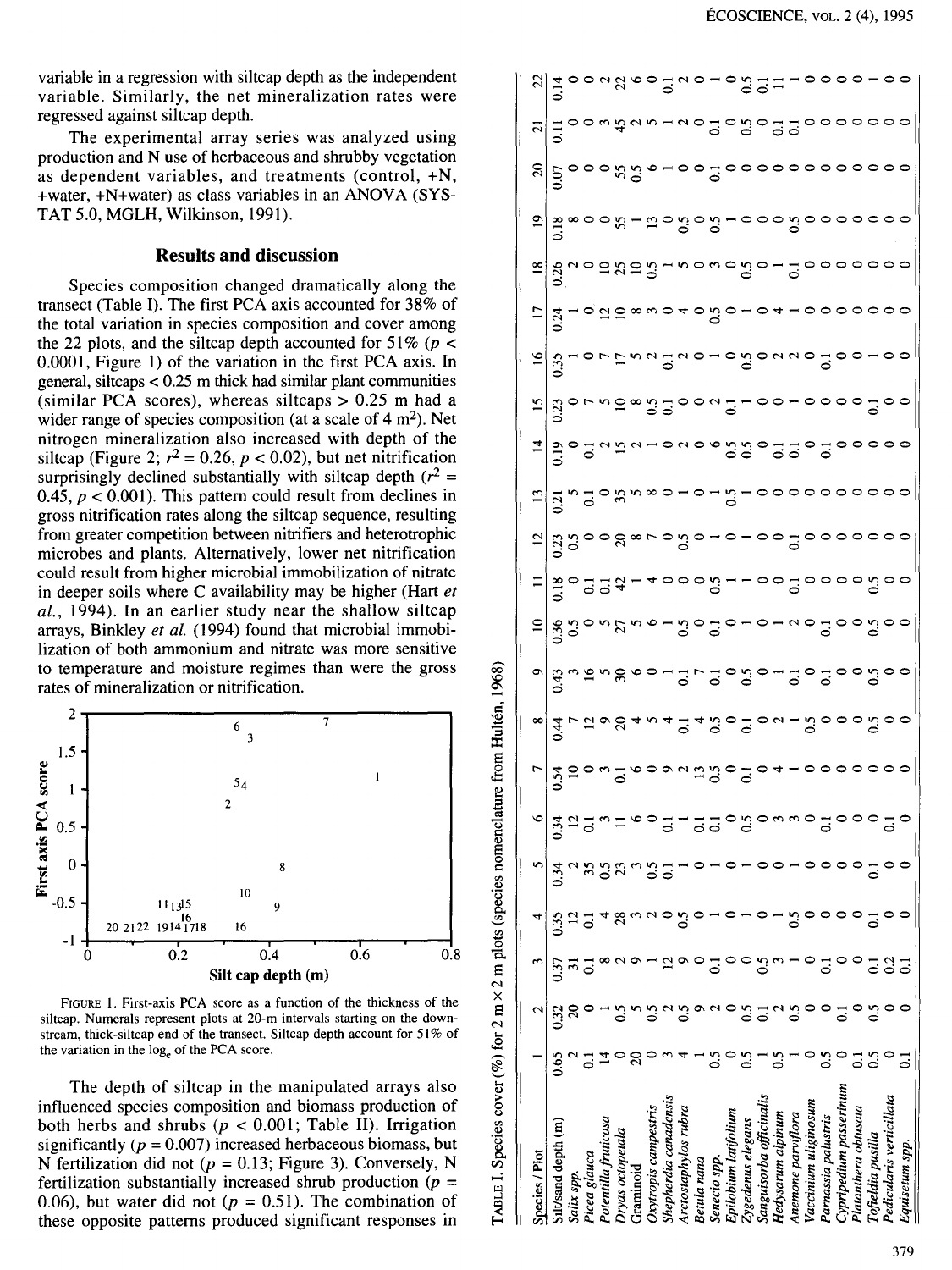

FIGURE 2. *In situ* (45 days) net nitrogen mineralization (upper) and net nitrification (lower) as functions of the thickness of the siltcap. Numerals represent plots at 20 m intervals starting on the downstream, thick-siltcap end of the transect.

total vegetation production to both treatments (N:  $p = 0.01$ ; water:  $p = 0.003$ ). No interactions between the two treatments were significant, but both showed significant interactions with siltcap depth. For example N fertilization increased shrub production by more than 50% on the thicker



FIGURE 3. Overall treatment means for herb and shrub production in response to additions of nitrogen and water. Irrigation significantly increased production of herbs but not shrubs, whereas fertilization increased production of shrubs but not herbs.

siltcap sites (0.34 and 0.39-m thick), but not on the thinner (0.08 and 0.16-m thick) siltcap sites. Interestingly, the higher N supply rates on the thicker-siltcap portions of the terrace were associated with the greater response of shrub production to addition of N. The limitation of N supply on production was not a simple function of N supply rate.

Nitrogen use in control plots did not differ significantly among the arrays (Table III). However, addition of N or water significantly increased N use by herbs, and by herbs+shrubs, but not by shrubs alone. The N uptake response to these treatments also tended to be higher on the arrays with the deeper siltcaps, but these interactions were not significant (N  $\times$  depth:  $p = 0.11$ , water  $\times$  depth:  $p =$ 0.13). Addition of N (but not of water) significantly increased N concentrations in current year tissues, and therefore fertilization reduced the N use efficiency (production/N use).

The terrace in our study may be unusual in providing a

TABLE II. Mean and standard deviation (SD) of percent species cover  $(n = 16, 2 \text{ m} \times 2 \text{ m}$  plots/array) for species with  $> 0.5\%$  average cover on any array

| Species                  |      | Array 1   |      | Array 2   |      | Array 3 |      | Array 4 |
|--------------------------|------|-----------|------|-----------|------|---------|------|---------|
|                          | Mean | <b>SD</b> | Mean | <b>SD</b> | Mean | SD.     | Mean | SD.     |
| Salix spp.               | 2.06 | (2.06)    | 1.81 | (1.51)    | 17.2 | (10.9)  | 13.1 | (7.74)  |
| Picea glauca             | 0.31 | (1.08)    | 0.50 | (0.94)    | 2.44 | (4.54)  | 1.63 | (3.39)  |
| Potentilla fruticosa     | 0.06 | (0.27)    | 2.63 | (2.52)    | 9.13 | (4.78)  | 9.31 | (4.45)  |
| Dryas octopetala         | 45.4 | (16.2)    | 33.3 | (14.5)    | 8.38 | (7.30)  | 5.69 | (4.90)  |
| Oxytropis campestris     | 1.69 | (0.93)    | 3.50 | (1.97)    | 0.75 | (0.66)  | 0.06 | (0.24)  |
| Shepherdia canadensis    | 0.31 | (0.62)    | 0.81 | (0.73)    | 1.06 | (0.97)  | 1.00 | (1.17)  |
| Salix reticulata         | 0.00 | (0.00)    | 0.06 | (0.24)    | 2.75 | (3.63)  | 2.13 | (2.09)  |
| Arctostaphylos rubra     | 0.13 | (0.00)    | 0.69 | (0.77)    | 2.44 | (2.78)  | 0.56 | (0.79)  |
| Betula nana              | 0.00 | (0.00)    | 0.00 | (0.00)    | 0.56 | (1.06)  | 0.19 | (0.73)  |
| Senecio spp.             | 0.13 | (0.36)    | 2.31 | (1.16)    | 0.94 | (1.92)  | 0.69 | (0.68)  |
| Epilobium latifolium     | 1.19 | (1.64)    | 0.25 | (0.75)    | 0.06 | (0.24)  | 0.13 | (0.48)  |
| Zygedenus elegans        | 0.13 | (0.53)    | 0.94 | (1.03)    | 0.44 | (0.50)  | 0.13 | (0.48)  |
| Sanguisorba officinalis  | 0.00 | (0.00)    | 0.00 | (0.00)    | 0.38 | (0.70)  | 1.44 | (1.41)  |
| Hedysarum alpinum        | 0.00 | (0.00)    | 0.13 | (0.33)    | 4.00 | (1.84)  | 3.13 | (1.76)  |
| Anemone parviflora       | 0.13 | (0.53)    | 0.44 | (0.79)    | 1.19 | (1.24)  | 0.81 | (1.13)  |
| Vaccinium uliginosum     | 0.00 | (0.00)    | 0.00 | (0.00)    | 0.56 | (1.17)  | 0.13 | (0.48)  |
| Cypripedium passerinum   | 0.00 | (0.00)    | 0.00 | (0.00)    | 0.06 | (0.24)  | 0.25 | (0.43)  |
| Galium boreal            | 0.00 | (0.00)    | 0.00 | (0.00)    | 0.00 | (0.00)  | 0.19 | (0.53)  |
| Pinguicula villosa       | 0.00 | (0.00)    | 0.00 | (0.00)    | 0.00 | (0.00)  | 0.06 | (0.24)  |
| Tofieldia pusilla        | 0.00 | (0.00)    | 0.13 | (0.48)    | 0.19 | (0.39)  | 0.00 | (0.00)  |
| Pedicularis verticillata | 0.00 | (0.00)    | 0.00 | (0.00)    | 0.19 | (0.06)  | 0.06 | (0.24)  |